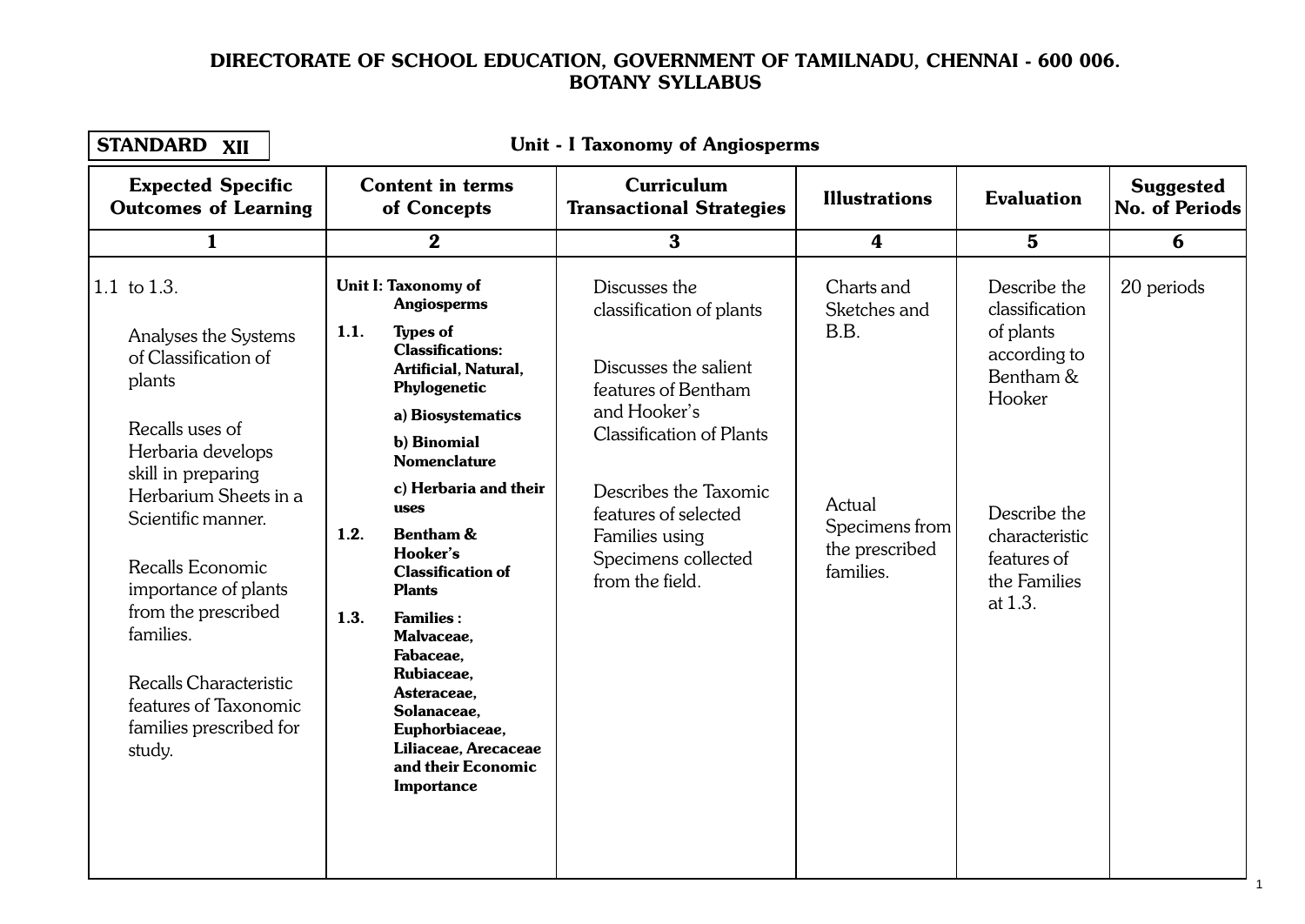| Unit - II Plant Anatomy (10 periods)<br><b>STANDARD XII</b>                                                                                               |                                                                                                                                                                                                                                                                                                            |                                                                                                                               |                                               |                                                                                                            |                                           |
|-----------------------------------------------------------------------------------------------------------------------------------------------------------|------------------------------------------------------------------------------------------------------------------------------------------------------------------------------------------------------------------------------------------------------------------------------------------------------------|-------------------------------------------------------------------------------------------------------------------------------|-----------------------------------------------|------------------------------------------------------------------------------------------------------------|-------------------------------------------|
| <b>Expected Specific</b><br><b>Outcomes of Learning</b>                                                                                                   | <b>Content in terms</b><br>of Concepts                                                                                                                                                                                                                                                                     | <b>Curriculum</b><br><b>Transactional Strategies</b>                                                                          | <b>Illustrations</b>                          | <b>Evaluation</b>                                                                                          | <b>Suggested</b><br><b>No. of Periods</b> |
| $\mathbf{1}$                                                                                                                                              | $\boldsymbol{2}$                                                                                                                                                                                                                                                                                           | $\mathbf{3}$                                                                                                                  | $\overline{\mathbf{4}}$                       | $5\phantom{1}$                                                                                             | 6                                         |
| 2.1 to 2.5.<br>Recalls the anatomy<br>of Dicot and monocot<br>plants - Stem, Root,<br>Leaf<br>Draws Sketches of<br>T.S. of the above from<br>Microslides. | Unit II: PLANT ANATOMY<br>2.1.<br><b>Tissues and Tissue</b><br><b>Systems</b><br>2.2.<br><b>Anatomy of Dicot</b><br>and Monocot Roots<br>2.3.<br><b>Anatomy of Dicot</b><br>and Monocot Stems<br>2.4.<br><b>Anatomy of Dicot</b><br>and Monocot Leaves<br>2.5.<br>Secondary growth in<br><b>Dicot Stem</b> | Discusses the<br>anatomical features of<br>monocots and dicots<br>- Stem, Root and Leaf<br>using charts and B.B.<br>Sketches. | Appropriate<br>Charts<br><b>B.B.</b> Sketches | Describe the<br>anatomy of<br>the Monocots<br>and Dicots<br>with<br>reference to<br>Stem, Root<br>and Leaf | 15 periods                                |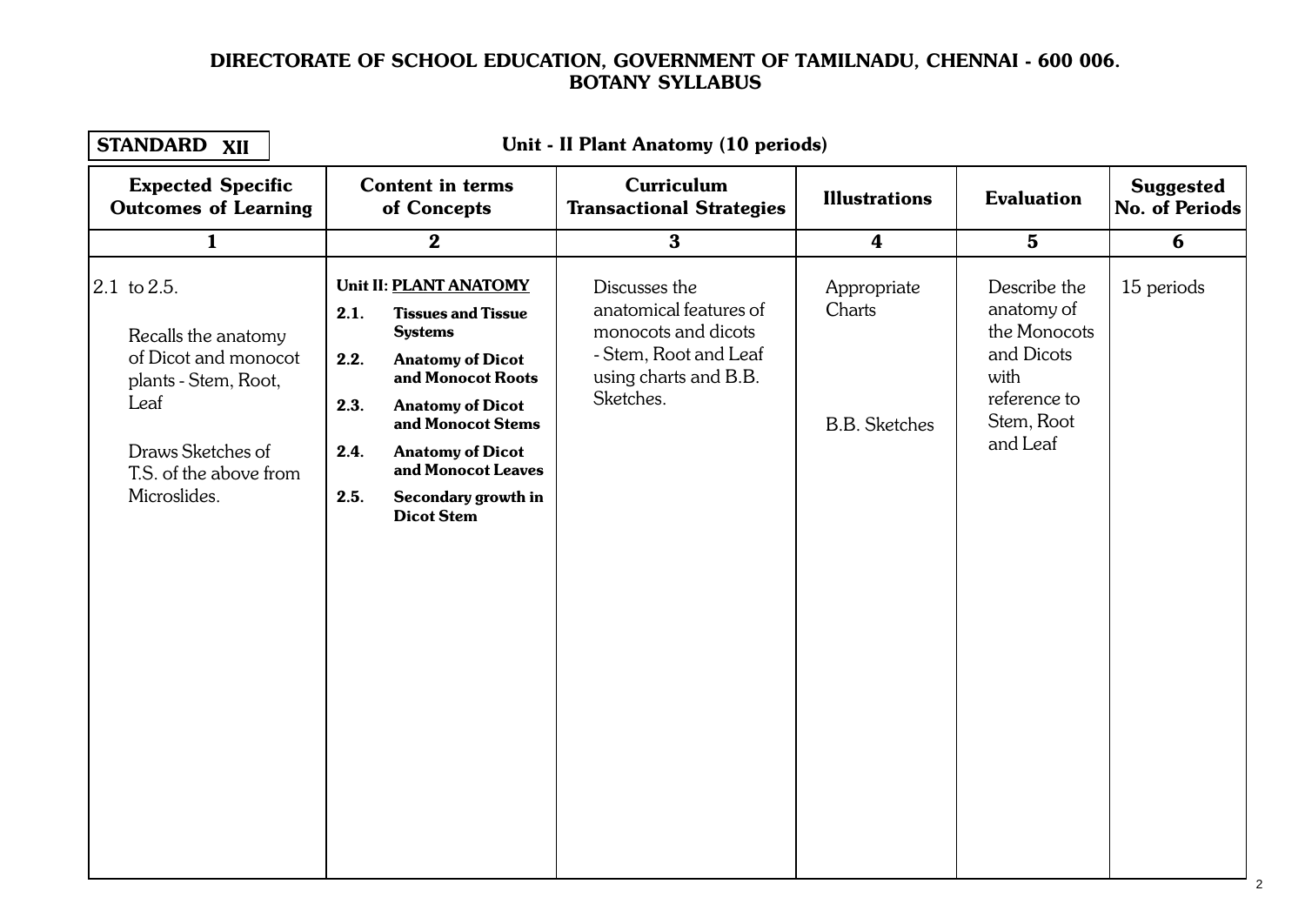| <b>STANDARD XII</b><br>Unit - III Cell Biology and Genetics (25 periods)                                                                                                                                              |                                                                                                                                                                                                                                                                                                                                                                                                                                                                                                                                                                                                                             |                                                                                                                    |                                    |                                                                                                                                                                      |                                    |  |
|-----------------------------------------------------------------------------------------------------------------------------------------------------------------------------------------------------------------------|-----------------------------------------------------------------------------------------------------------------------------------------------------------------------------------------------------------------------------------------------------------------------------------------------------------------------------------------------------------------------------------------------------------------------------------------------------------------------------------------------------------------------------------------------------------------------------------------------------------------------------|--------------------------------------------------------------------------------------------------------------------|------------------------------------|----------------------------------------------------------------------------------------------------------------------------------------------------------------------|------------------------------------|--|
| <b>Expected Specific</b><br><b>Outcomes of Learning</b>                                                                                                                                                               | <b>Content in terms</b><br>of Concepts                                                                                                                                                                                                                                                                                                                                                                                                                                                                                                                                                                                      | <b>Curriculum</b><br><b>Transactional Strategies</b>                                                               | <b>Illustrations</b>               | <b>Evaluation</b>                                                                                                                                                    | <b>Suggested</b><br>No. of Periods |  |
| $\mathbf{1}$                                                                                                                                                                                                          | $\boldsymbol{2}$                                                                                                                                                                                                                                                                                                                                                                                                                                                                                                                                                                                                            | $\bf{3}$                                                                                                           | $\boldsymbol{4}$                   | 5 <sup>5</sup>                                                                                                                                                       | 6                                  |  |
| $ 3.1 \text{ to } 3.9.$<br>Recognises the<br>chromosomes:<br>Analyses the genetical<br>concepts prescribed<br>for study $(3.2 \text{ to } 3.9)$<br>Analyses DNA and<br>RNA with ref. to<br>structure and<br>functions | <b>Unit III:</b><br><b>CELL BIOLOGY AND</b><br><b>GENETICS</b><br>3.1.<br><b>Chromosomes:</b><br><b>Structure and types</b><br>3.2.<br><b>Genes and Genome</b><br>3.3.<br>Linkage and<br><b>Crossing over</b><br>3.4.<br><b>Recombination of</b><br><b>Chromosomes</b><br>3.5.<br><b>Mutation</b><br>3.6.<br><b>Chromosomal</b><br>aberrations<br>3.7.<br><b>DNA</b> as Genetic<br>material<br><b>Structure of DNA</b><br>and its Replication<br>3.8.<br><b>Structure and types</b><br>of RNA, Role of<br><b>RNA</b> in Protein<br><b>Synthesis</b><br>3.9.<br><b>Genetic Code,</b><br>Transcription,<br><b>Translation</b> | Discusses the genetical<br>concepts prescribed for<br>study with the help of<br>Charts and B.B.<br><b>Sketches</b> | Charts and B.B.<br><b>Sketches</b> | Explain the<br>Gene<br>concept<br>Explain the<br>structure and<br>replication of<br><b>DNA</b><br>Molecule<br>Explain the<br>Role of RNAs<br>in Protein<br>Synthesis | 25 periods                         |  |
|                                                                                                                                                                                                                       |                                                                                                                                                                                                                                                                                                                                                                                                                                                                                                                                                                                                                             |                                                                                                                    |                                    |                                                                                                                                                                      |                                    |  |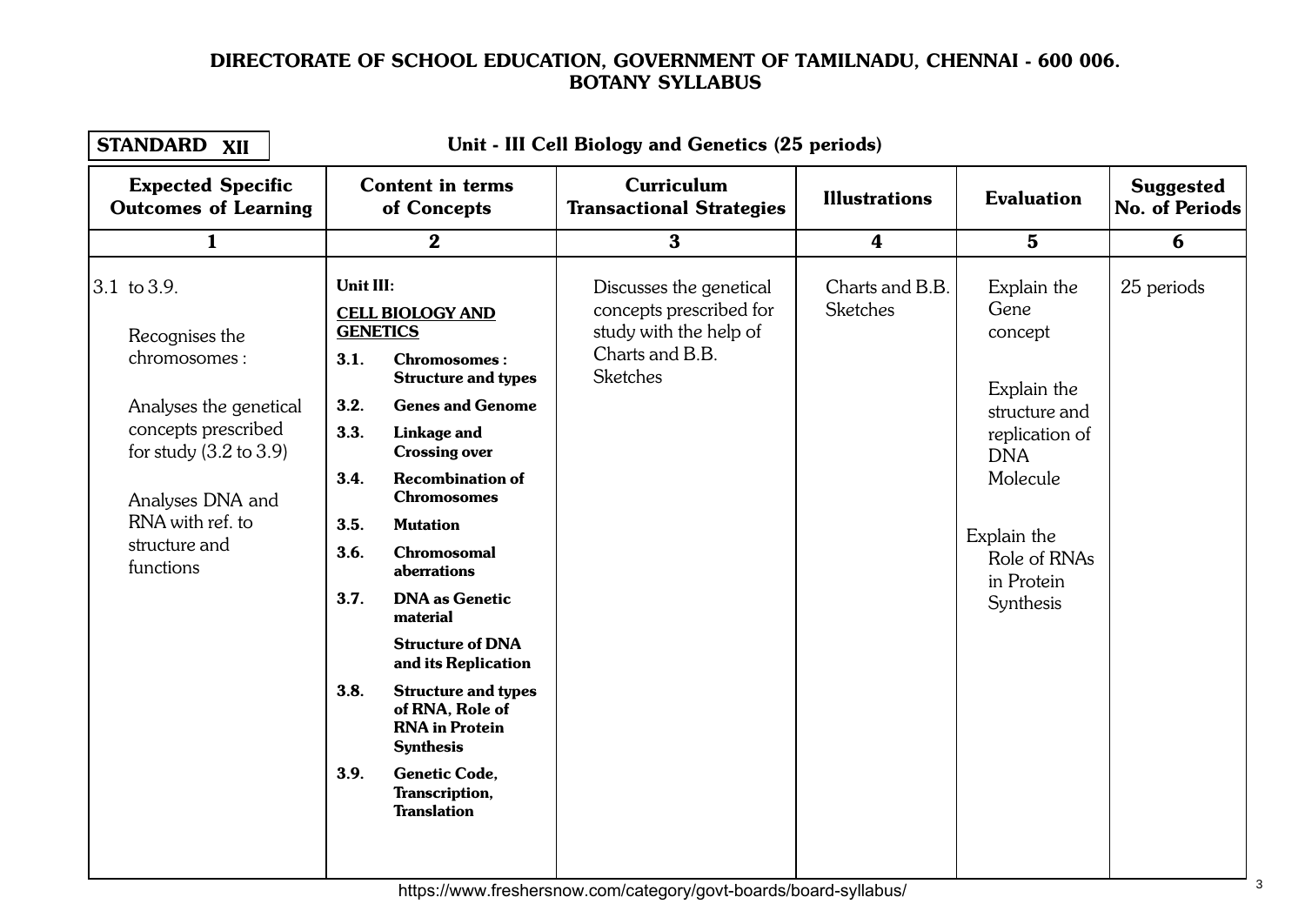1.1. Cellular LUnitevel Organisation

Unit - IV Bio-Technology (30 periods)

| STANDARD XII<br>Unit - IV Bio-Technology (30 periods)                                                                                           |                                                                                                                                                                                                                                                                                                                  |                                                                                                     |                        |                                                                                                      |                                    |
|-------------------------------------------------------------------------------------------------------------------------------------------------|------------------------------------------------------------------------------------------------------------------------------------------------------------------------------------------------------------------------------------------------------------------------------------------------------------------|-----------------------------------------------------------------------------------------------------|------------------------|------------------------------------------------------------------------------------------------------|------------------------------------|
| <b>Expected Specific</b><br><b>Outcomes of Learning</b>                                                                                         | <b>Content in terms</b><br>of Concepts                                                                                                                                                                                                                                                                           | <b>Curriculum</b><br><b>Transactional Strategies</b>                                                | <b>Illustrations</b>   | <b>Evaluation</b>                                                                                    | <b>Suggested</b><br>No. of Periods |
| $\mathbf{1}$                                                                                                                                    | $\bf{2}$                                                                                                                                                                                                                                                                                                         | $\overline{\mathbf{3}}$                                                                             | $\boldsymbol{4}$       | $5\phantom{.}$                                                                                       | 6                                  |
| Analyses the<br>innovations done in<br>the field of<br>Biotechnology<br>Applies the<br>Biotechnological<br>innovations for<br>Human development | Unit IV:<br><b>BIO-</b><br><b>TECHNOLOGY</b><br><b>Recombinant DNA</b><br>4.1.<br><b>Technology</b><br>4.2.<br><b>Transgeneric plants</b><br>and Microbes<br><b>Plant Tissue Culture</b><br>4.3.<br>and Applications<br><b>Protoplast Fusion</b><br>4.4.<br>4.5.<br><b>Single Cell Protein</b><br>( <b>SCP</b> ) | Discusses the<br>innovations in<br>Biotechnology and<br>their applications for<br>Human development | Charts and<br>pictures | Describe the<br>innovations<br>done in the<br>field of<br>Biotechnology<br>and their<br>applications | 30 periods                         |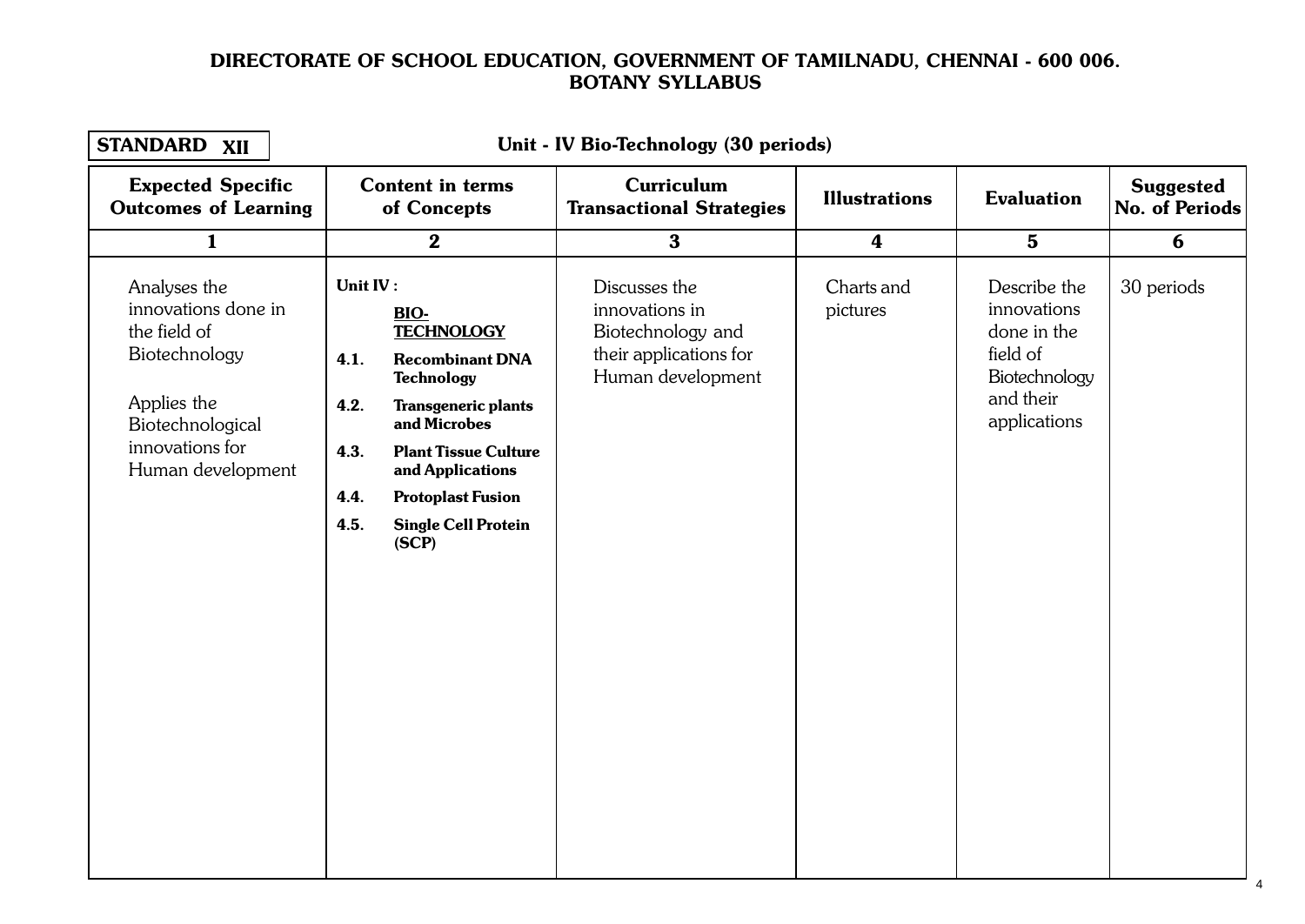1.1. Cellular LUnitevel Organisation

| <b>STANDARD XII</b><br>Unit - V Plant Physiology (30 periods)                                                                                                                                                                                                                                                                                                                                                                                          |                                                                                                                                                                                                                                                                                                                                                                                                                                                                                                                                                                                                                                                                                                                                                                                                                                                                                                                                                   |                                                                                                                                                                                                                                                                                                                                                                                      |                                       |                                                                                                                                                                                                                           |                                           |
|--------------------------------------------------------------------------------------------------------------------------------------------------------------------------------------------------------------------------------------------------------------------------------------------------------------------------------------------------------------------------------------------------------------------------------------------------------|---------------------------------------------------------------------------------------------------------------------------------------------------------------------------------------------------------------------------------------------------------------------------------------------------------------------------------------------------------------------------------------------------------------------------------------------------------------------------------------------------------------------------------------------------------------------------------------------------------------------------------------------------------------------------------------------------------------------------------------------------------------------------------------------------------------------------------------------------------------------------------------------------------------------------------------------------|--------------------------------------------------------------------------------------------------------------------------------------------------------------------------------------------------------------------------------------------------------------------------------------------------------------------------------------------------------------------------------------|---------------------------------------|---------------------------------------------------------------------------------------------------------------------------------------------------------------------------------------------------------------------------|-------------------------------------------|
| <b>Expected Specific</b><br><b>Outcomes of Learning</b>                                                                                                                                                                                                                                                                                                                                                                                                | <b>Content in terms</b><br>of Concepts                                                                                                                                                                                                                                                                                                                                                                                                                                                                                                                                                                                                                                                                                                                                                                                                                                                                                                            | <b>Curriculum</b><br><b>Transactional Strategies</b>                                                                                                                                                                                                                                                                                                                                 | <b>Illustrations</b>                  | <b>Evaluation</b>                                                                                                                                                                                                         | <b>Suggested</b><br><b>No. of Periods</b> |
| $\mathbf{1}$                                                                                                                                                                                                                                                                                                                                                                                                                                           | $\mathbf{2}$                                                                                                                                                                                                                                                                                                                                                                                                                                                                                                                                                                                                                                                                                                                                                                                                                                                                                                                                      | $\mathbf{3}$                                                                                                                                                                                                                                                                                                                                                                         | $\overline{\mathbf{4}}$               | $5\phantom{1}$                                                                                                                                                                                                            | 6                                         |
| 5.2. Analyses the various<br>aspects of the<br><b>Biochemical Process</b><br>of Photosynthesis<br>5.2. (i) Analyses different<br>modes of<br>Heterotrophic<br><b>Nutrition</b><br>5.3. Analysis the various<br>aspects of the<br><b>Biochemical process</b><br>of Respiration<br>5.4. Analyses the effect of<br>auxins and other<br>growth regulating<br>substances on plants<br>- experiments<br>Recalls<br>4.<br>Photoperiodism and<br>Vernalisation | Unit V: PLANT PHYSIOLOGY<br>5.1. Enzymes: Classification,<br>Properties, Mechanism and Action<br>5.2. Photosynthesis<br>a) Significance<br>b) Site of Photosynthesis,<br>c) Photochemical and<br><b>Biosynthetic phases</b><br>d) Electron Transport System<br>e) Photophosphorylation (cyclic<br>and non-cyclic)<br>f) C3 and C4 pathways<br>g) Photorespiration<br>h) Factors affecting Photosynthesis<br>i) Mode of Nutrition<br><b>Autotrophic</b><br>Heterotrophic (Saprophytic,<br>Parasitic & Insectivorous plants)<br>j) Chaemosynthesis<br>5.3. Respiration<br>a) Mechanism<br><b>b)</b> Glycolysis<br>c) Krebs Cycle<br>d) Pentose Pathway<br>e) Anaerobic Respiration<br>f) Respiratory Quotient<br>g) Compensation Point<br>h) Fermentation<br>5.4. Plant Growth<br>a) Growth Regulators<br><b>b</b> ) Photohormones<br>c) Auxins<br>d) Gibberellins<br>e) Cytokinins<br>f) Ethylene<br>g) ABA<br>5.5. Photoperiodism & Vernalisation | Discusses the<br>Physiology of<br>Photosynthesis from a<br>Biochemical<br>perspective<br>Explains modes of<br>Heterotrophic Nutrition<br>Discusses the Physiology<br>of Cellular Respiration<br>Discusses the role of<br>Auxins and other<br>growth regulators on<br><b>Plant Growth</b><br>Present experimental<br>data on<br>Photoperiodism and<br>Vernalisation for<br>discussion | 1. Charts and B.B.<br><b>Sketches</b> | Explain the<br>Mechanism<br><sub>of</sub><br>Photosynthesis<br>Explain the<br>Mechanism<br>of Cellular<br>Respiration<br>Explain the<br>role of<br>Auxins<br>Gibberllins<br>and other<br>substances<br>on plant<br>growth | 30 periods                                |